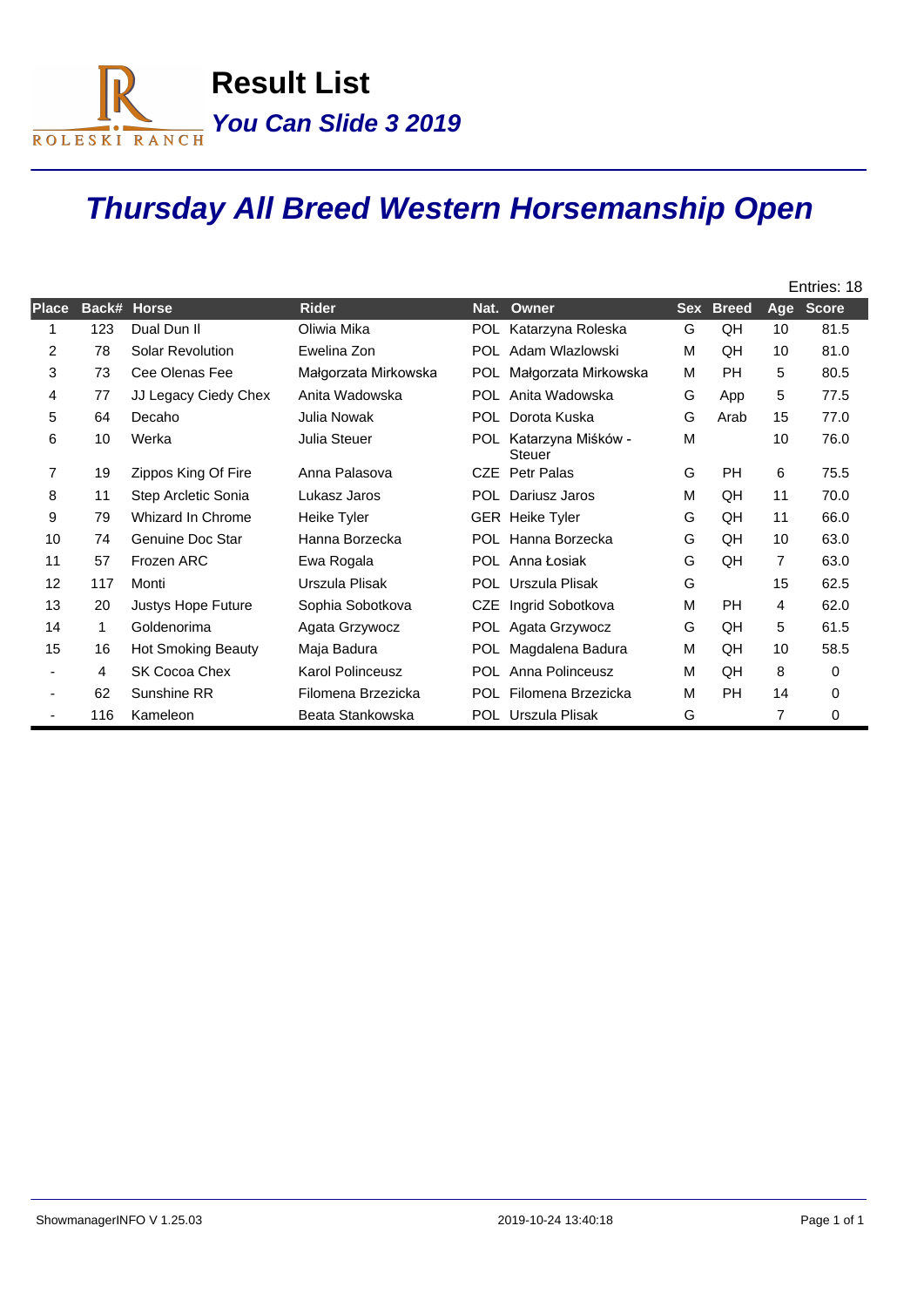**Work** Rail ä. Ť **Score** 69.5 68.5 65.5 64.5 67.5 66.5 66 63.5 62.5 57.5 56.5 55.5 55 &  $\star$ 70 69 68 67  $65\,$  $64$ 63  $62\,$  $61.5$ 60.5  $60^{\circ}$ 59.5 58.5 59 57 58 56  $57\,$ **Work**  $\mathcal{M}'$ Rail Judge: RICK LEMAY 10/24/19 Show: 909626 23 E ÷, 4 Ó Signature: Score 97-100 93-96 89-92 86-88  $81.5$ Date: 85.5 84.5 83.5 82.5 80.5 79.5  $78.5$ 77.5 76.5 74.5 73.5 85  $\overline{17}$ 75.5  $71.5$ 70.5  $\overline{8}$ 83  $82$ 80  $79$ 78 75 74 72.5 87 76  $73$  $\overline{12}$  $\overline{7}$ Showmanship Horsemanship Circle Class Equitation Comment  $+80 +$  $\mathcal{O}$ RIDER FORM & EFFECTIVENESS: E = Excellent (5) VG = Very Good (4) G = Good (2-3) A = Average (0-1)<br>PENALTIES: Minor = 3 Major = 5 Severe = 10 OPEN 80% 62/2 474 **Score** 88 V 00 62 Yo  $\mathcal{O}$  $\sum$  $\overline{\mathbb{Q}}$ Total<br>Penalty PATTERN CLASS SCORE SHEET  $\infty$ C LS **Youth 14-18**  $\sqrt{ }$  $\infty$ Amateur  $\mathbb{Z}$  $\frac{2}{2}$ F&E 28  $22$  $2/2$  $\frac{2}{8}$ 2  $\sim$ 2  $\overline{\phantom{a}}$ Each rider is scored between 0-khinity points and automatically begins the run with a score of 10 points<br>-3 Extremely Poor, -2 Very Poor, -1 Poor, D Correct, -1 Good, -2 Very Good, -1 S Excellent **Circle Division** . Amateur Select  $Y<sub>0</sub>$ uth 13  $<$  $\infty$  $\sigma_{\chi_{\mathcal{S}}}$  $6/1$  $-\frac{1}{6}$  $-\frac{1}{2}$  $\overline{ }$ C  $\overline{+}$  $\overline{\phantom{a}}$  $\ddot{}$ soe<br>E  $417$ Amateur Level 1  $\mathscr{A}_{+}$  $\bullet$ Ċ Youth Level 1 Q C T  $\circ$  $\overline{+}$ **ALLS**  $-64$  $+ 12$  $-1/2$ R. un Ċ Ċ O  $\overline{1}$  $\ddot{+}$ Ž 4  $\overline{C}$ Ó Ċ Ö  $\overline{1}$ b  $^{+}$  $\ddot{\tau}$ AMERICAN QUARTER<br>HORSE ASSOCIATION 4 206-AOHA  $+1/2$ .  $-1/2$  $\ddot{\phantom{0}}$  $+1/2$  $\frac{1}{\pm}$ C  $\subset$ T  $^{+}$ b mss  $4 + 12$  $+1/7$  $-12$  $\overline{z}$  $\circ$ Ó Ţ ∓  $\overline{1}$ ¢  $\mathfrak{t}$ É Ç 367  $5 + 12$  $\frac{1}{2}$  $\mathfrak{S}$ ÷ C Ċ ÷  $\frac{1}{2}$  $W$ .0. Entry # 23 **Maneuver**<br>Desciption 57 07 5 73 79  $\overline{Q}$  $\overline{Q}$  $117$  $\tau$  $\overline{4}$  $\infty$ ക  $\overline{a}$  $\overline{a}$  $\overline{a}$  $\mathfrak{g}$ 5  $\ddot{\bullet}$  $\overline{r}$ 

ALL BREED